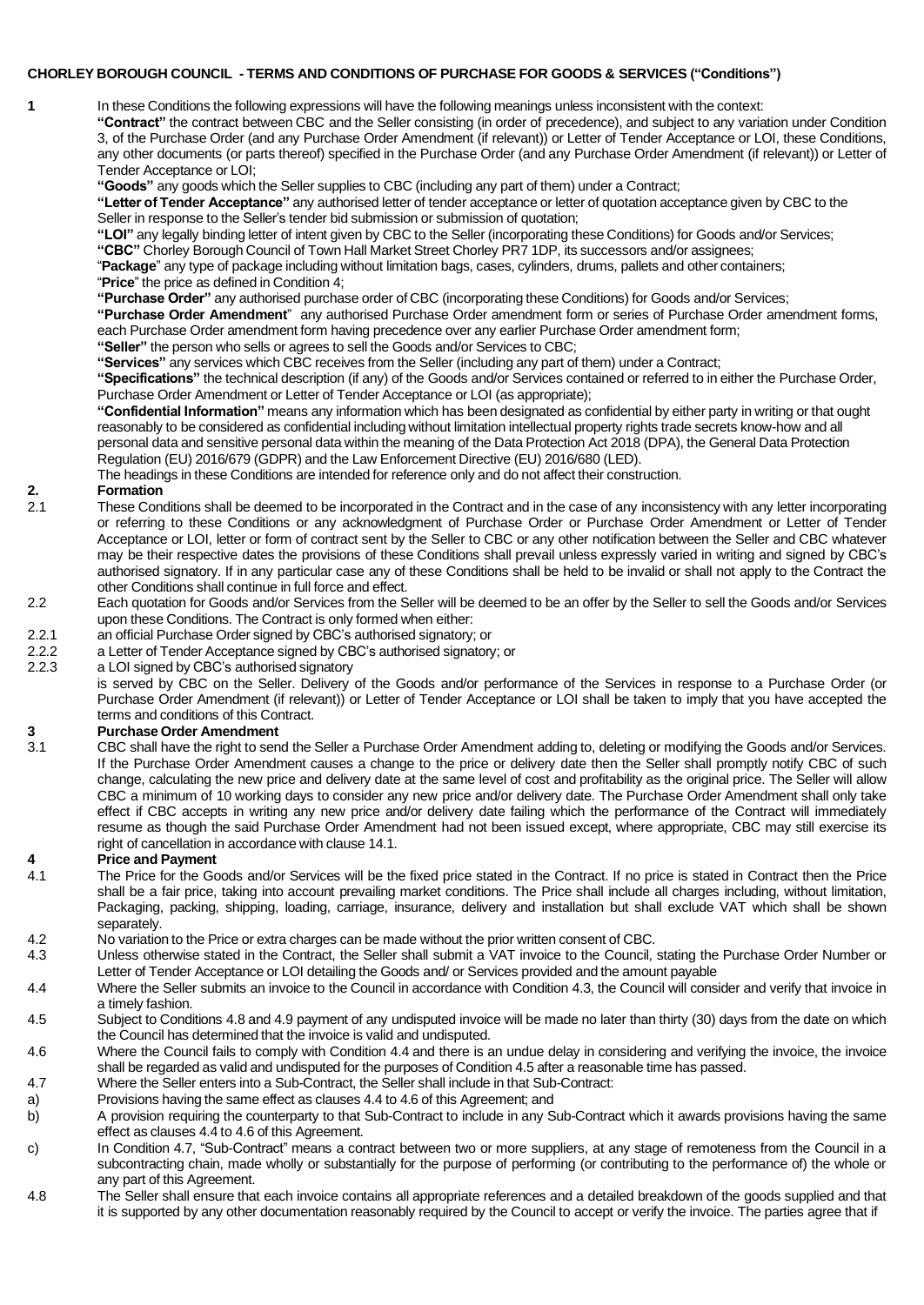such documentation is not supplied by the Seller to the Council with the invoice then the invoice shall not be deemed to be accepted and shall be returned to the Seller for correction.

- 4.9 In the event that the invoice is disputed the Council will notify the Seller in writing that the invoice has not been verified and that the payment will not be made unless and until the invoice is accepted and verified by the Council. The Seller agrees to use its best endeavours to provide such information to the Council as the Council reasonably requires to complete the procedure of acceptance or verification.
- 4.10 The Council reserves the right to withhold payment of the relevant part of the Price, without payment of interest, where the Seller has either failed to deliver the Goods / Services at all or has delivered Goods/ Services which, in the reasonable opinion of the Council, are unsatisfactory and any invoice relating to such Goods / Services will not be paid unless or until the Goods have been delivered to the Council's satisfaction.
- 4.11 Without prejudice to any other right or remedy, CBC reserves the right to set off any liability of the Seller to CBC against any liability of CBC to the Seller (in either case howsoever arising and whether any liability is present or future, liquidated or unliquidated and irrespective of the currency).
- 4.12 If any sum under the Contract is not paid when due then that sum will bear interest from the due date until payment in full, in accordance with the Late Payment of Commercial Debts (Interest) Act 1998 as amended. The Seller is not entitled to suspend deliveries of the Goods or performance of the Services as a result of any sums being outstanding.

## **5 Quality and Description**

- 5.1 The Seller warrants to CBC that the Goods and/or the Services:
- 5.1.1 conform in every respect with the provisions of the Contract;
- 5.1.2 comply with all applicable standards, regulations and current legislation in force in the United Kingdom at the time when the same are supplied;
- 5.1.3 are new (unless otherwise specified on the Purchase Order (or Purchase Order Amendment (if relevant)) or Letter of Tender Acceptance or LOI) and of sound materials and skilled and careful workmanship;
- 5.1.4 equal in all respects the Specifications and the samples or patterns provided by either party and accepted by the other;
- 5.1.5 are capable of any standard of performance specified in the Contract and be of satisfactory quality;
- 5.1.6 are free from defects in design, material and workmanship; and
- 5.1.7 if the purpose for which they are required is indicated in the Contract either expressly or by implication, are fit for that purpose.

## **6 Inspection, Testing and Samples**

- 6.1 If so required by CBC the Seller shall submit samples of the Goods for CBC's approval before the bulk of the relevant Contract is delivered or before the bulk of the Services are performed (as the case may be). Such samples should be marked for identification by the Seller and will be retained by CBC until the Services are completed or the Goods have been delivered.
- 6.2 CBC shall be entitled to inspect and test the Goods during manufacture, processing or storage or check the progress of the Services. 6.3 If as a result of any inspection or test (pursuant to Condition 6.2) CBC's representative is of the reasonable opinion that the Goods and/or Services do not comply with the Contract or are unlikely on completion of manufacture or processing so to comply CBC may inform the Seller accordingly and the Seller shall promptly take such steps as may be necessary to ensure such compliance. **7 Delivery**
- 7.1 The Goods shall be properly packed, secured and despatched at the Seller's expense to arrive in good condition at the time or times and the place or places specified in the Contract unless otherwise prior agreed in writing by the parties.
- 7.2 The Seller will off-load the Goods at its own risk as directed by CBC. If the Seller delivers any Goods at the wrong time or to the wrong place then CBC may deduct from the Price any resulting costs of storage or transport. The Services will be provided at the address stated in the Contract. The Goods and/or Services will be delivered and/or performed during CBC's normal office hours on the date or within the period specified in the Purchase Order (or Purchase Order Amendment (if relevant)) or Letter of Tender Acceptance or LOI, or if no such period is specified then within 28 days of the date of the Contract. Time for delivery and/or performance will be of the essence and if CBC terminates the Contract pursuant to this Condition 7.2, then without prejudice to any other of its rights, CBC shall have the power to purchase elsewhere and charge the Seller with any extra expense incurred by CBC.
- 7.3 Unless otherwise prior agreed by CBC in writing, it shall have no obligation to pay for or return Package whether or not re-usable. If the Contract states that Package is returnable, the Seller must provide full disposal instructions prior to delivery.
- 7.4 All Goods should be accompanied by a detailed advice note stating the Purchase Order or Letter of Tender Acceptance or LOI number and giving full particulars of the Goods supplied (except when such Goods are sent directly to premises of CBC's customer when the advice note sent with Goods should not show the Seller's name.)
- 7.5 If for any reason CBC is unable to accept delivery of the Goods at the time when the Goods are due and ready for delivery, the Seller shall store the Goods, safeguard them and take all reasonable steps to prevent their deterioration until their actual delivery and CBC shall be responsible for any reasonable and properly incurred costs of the Seller associated with such storage pursuant to this Condition 7.5.
- 7.6 The Seller may not deliver the Goods by separate instalments or perform the Services in stages unless prior agreed in writing by CBC's authorised signatory. If CBC does not agree, the Contract will be construed as a separate Contract in respect of each instalment or stage, and without prejudice to any other right or remedy, CBC will have the right to:
- 7.6.1 treat all the Contracts for the total Purchase Order or Letter of Tender Acceptance or LOI (as appropriate) as repudiated if the Seller fails to deliver or perform any instalment at any stage; and
- 7.6.2 reject any or all of the instalments for the total Purchase Order or Letter of Tender Acceptance or LOI (as appropriate) if CBC is entitled to reject any one instalment.
- 7.7 CBC will not be deemed to have accepted the Goods until it has had 14 days to inspect them following delivery. CBC will also have the right to reject the Goods as though they had not been accepted for 14 days after any latent defect in the Goods has become apparent.

# **8 Risk/Ownership**

- The Seller shall bear all risk of loss or damage to the Goods until they have been delivered and shall insure accordingly.
- 8.2 Ownership of the Goods shall only pass to CBC when the Goods have been delivered but without prejudice to CBC's right of rejection under this Contract.

## **9 Work on CBC's premises**

9.1 If the Contract involves any Services which the Seller is to perform on CBC's premises then the Seller, its employees, sub-contractors and their employees and any other person associated with the Seller shall: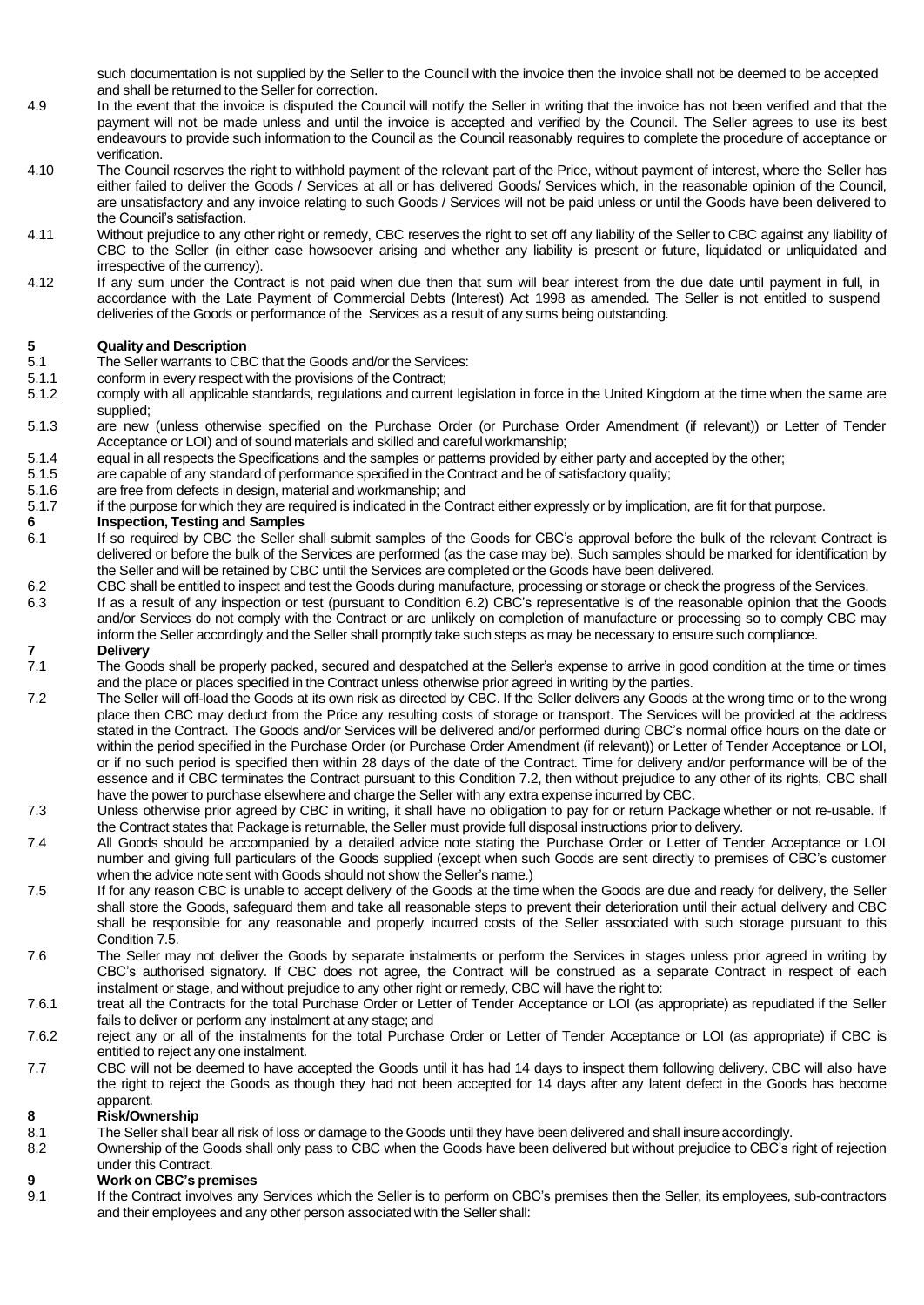- 9.1.1 adhere in every respect to the obligations imposed on them by current legislation; and
- 9.1.2 comply with any regulations and/or codes of practice that CBC may notify to the Seller in writing.

### **10 Safety**

10.1 The Seller shall observe all legal requirements of the United Kingdom, European Union and all relevant international agreements in relation to health, safety and environment.

## **11 CBC's Equipment and Material**

- 11.1 All jigs, tools, moulds, patterns and other equipment (the "Equipment") supplied to the Seller or purchased by CBC from the Seller for the performance of the Contract shall be maintained in good condition by the Seller and the Seller shall indemnify CBC against all loss thereof or damage thereto whilst the same are in the Seller's possession or control. Any Materials and/or Equipments shall only be used for the purpose of manufacturing and supplying the Goods to or performing the Services for CBC and shall remain CBC's property at all times.
- 11.2 All containers, pallets and other packing materials ("Packaging") supplied by CBC to the Seller shall be maintained in good condition and shall remain CBC's property at all times. At CBC's request, the Seller shall promptly return any Material, Equipment and/or Packaging to CBC.
- 11.3 Without prejudice to the Seller's liability under this Condition 11, the Seller shall maintain such insurance as CBC may stipulate in respect of the Material and the Equipment and as shall be necessary to cover the said liability of the Seller and the Seller shall produce to CBC on demand a current certificate of insurance from the insurers under such policies.

### **12 Intellectual Property**

- 12.1 Where the Goods and/or Services are designed, created or otherwise developed by or for the Seller pursuant to the Contract, then all intellectual property rights therein or relating thereto throughout the world (including without limitation, patents, copyrights, design rights, registered designs, trade marks, service marks and know-how and the rights to apply for any of the foregoing) ("the Intellectual Property Rights") shall belong to CBC absolutely. The Seller hereby assigns the Intellectual Property Rights to CBC with the intent that upon the making or creation thereof the Intellectual Property Rights shall automatically vest in CBC.
- 12.2 The Seller shall at CBC's request (and notwithstanding the termination of the Contract) sign and execute and procure the signature and execution of all such documents and do all such acts as CBC may reasonably require:
- 12.2.1 to vest the legal title in, apply for, obtain and maintain in force in CBC's sole name (unless it otherwise directs) any Intellectual Property Rights;
- 12.2.2 to resist any objection or opposition to obtaining, and any petitions or applications for revocation of, any of the Intellectual Property Rights; and
- 12.2.3 to bring any proceedings for infringement of any of the Intellectual Property Rights.<br>12.3 The Seller irrevocably undertakes that neither it nor any other person will assert a
- 12.3 The Seller irrevocably undertakes that neither it nor any other person will assert against CBC or any third party any moral rights in or relating to the Intellectual Property Rights and warrants that all such moral rights are irrevocably waived and extinguished. For the purpose of this Condition 12 "moral rights" shall have the meaning ascribed thereto by the Copyright, Designs and Patents 1988 Act and all rights similar or corresponding thereto subsisting in any other country of the world from time to time.

## **13 Rejection**

- 13.1 Without prejudice to any other of its rights CBC may by notice in writing to the Seller reject any or all of the Goods if the Seller fails to comply with any of its/his obligations under the Contract.
- 13.2 CBC shall when giving notice of rejection specify the reason therefore and the Seller shall remove such Goods at its risk and expense. In such case the Seller shall:
- 13.2.1 at CBC's option replace such rejected Goods with goods which are in all respects in accordance with the Contract or credit CBC with the invoice price thereof and reimburse CBC all freight and handling costs reasonably incurred by CBC and/or for which it may be liable in respect of such Goods; or
- 13.2.2 reimburse CBC all freight and handling costs reasonably incurred by CBC in the implementation of a stock recovery, recall or market withdrawal of the Goods in any part of the world.

### **14 Cancellation and Termination**

- 14.1 CBC shall be entitled to cancel any Purchase Order (or Purchase Order Amendment (if appropriate)) or Letter of Tender Acceptance or LOI in whole or in part by giving to the Seller at any time prior to delivery or performance of the Goods and/or Services in which event CBC's sole liability shall be to pay to the Seller fair and reasonable compensation for work-in-progress at the time of cancellation but for the avoidance of doubt such compensation shall not include loss of anticipated profits or any consequential loss.
- 14.2 CBC shall have the right at any time by giving notice in writing to the Seller to terminate the Contract with immediate effect if:
- 14.2.1 the Seller is in continuing or material breach of any of the terms of the Contract and the breach is incapable of remedy;
- 14.2.2 the Seller is in continuing or material breach of any of the terms of the Contract and, the breach is capable of remedy, but the Seller fails to remedy such breach within 14 days service of a written notice from CBC, specifying the breach and requiring it to be remedied; 14.2.3 any distress, execution or other legal process is levied upon any of the assets of the seller;
- 
- 14.2.4 the Seller becomes bankrupt, insolvent, makes any composition with its creditors, has a receiver appointed under the Mental Health Act 1983 or dies;
- 14.2.5 the Seller ceases to trade or appears in the reasonable opinion of CBC likely or is threatening to cease to trade; or
- 14.2.6 the Seller has a change in its management and/or control;
- 14.3 The termination of the Contract, howsoever arising, will be without prejudice to the rights and duties of either party prior to termination. Any provision of these Conditions which expressly or impliedly have effect after termination will continue to be enforceable notwithstanding termination.

# **15 Warranty and Indemnity**

- 15.1 Without prejudice to any other remedies of CBC, the Seller shall promptly (at CBC's option) repair or replace all Goods which are or become defective during the period of twelve months from the date of delivery where such defect occurs under proper usage and is due to faulty design, the Seller's erroneous instructions as to use or erroneous data or inadequate or faulty materials or workmanship, or any breach of by the Seller of any provision of the Contract. Repairs and replacements shall themselves be subject to the foregoing obligations for a period of twelve months from the date of delivery, re-installation or passing of tests (if any) whichever is appropriate after repair or replacement. If any Services are found to have been performed defectively within twelve months of the date of their performance the Seller shall forthwith upon notice thereof re-perform the same.
- 15.2 **THE SELLER WILL INDEMNIFY, KEEP INDEMNIFIED AND HOLD HARMLESS CBC FROM AND AGAINST ALL COSTS (INCLUDING THE COST OF ENFORCEMENT), EXPENSES, LIABILITIES (INCLUDING ANY TAX LIABILITY) INJURIES,**